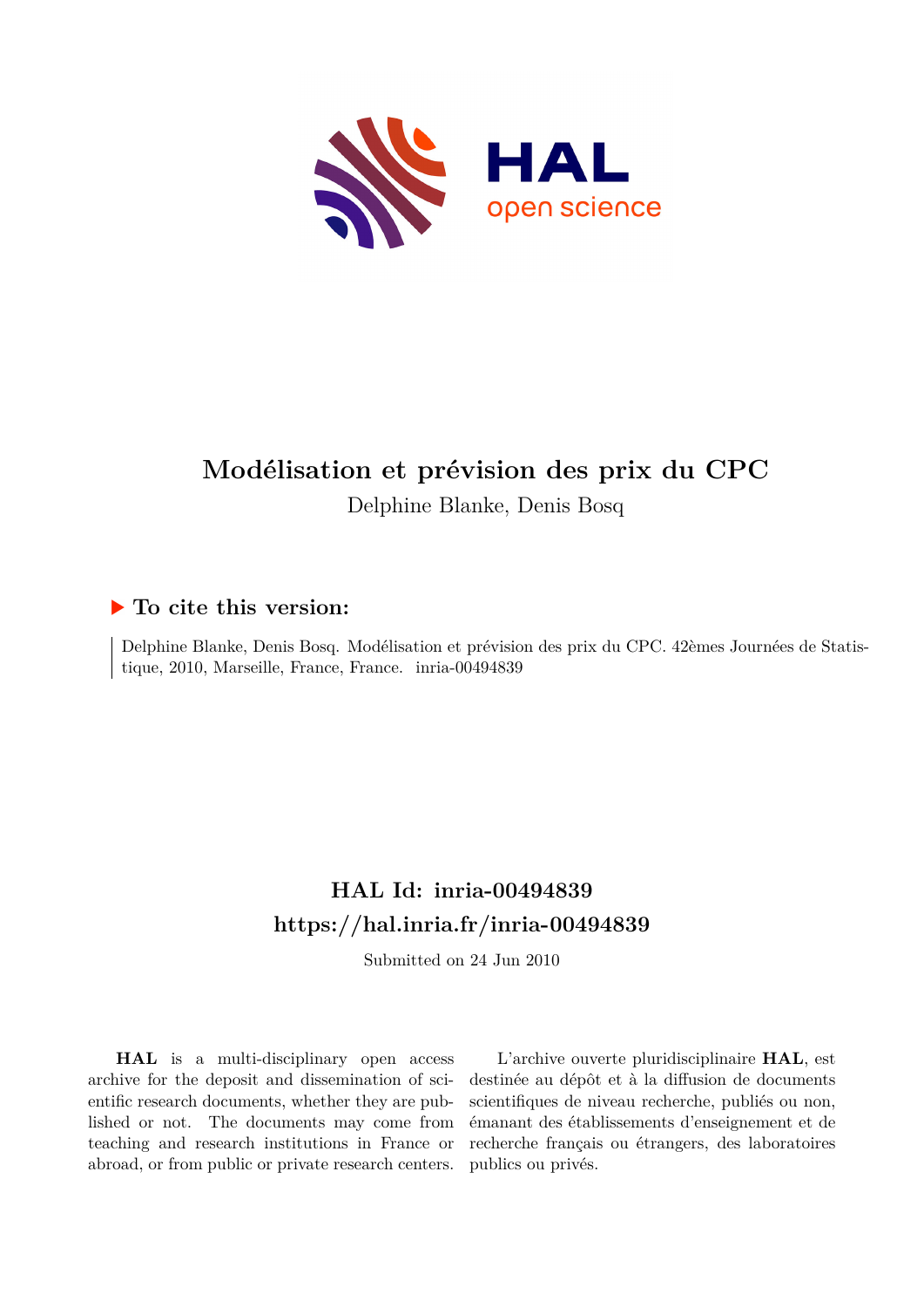## MODELISATION ET PREVISION DES PRIX DU CPC

### **D. Blanke**

*Université d'Avignon et des Pays de Vaucluse, France*  **D. Bosq**  *Université Pierre et Marie Curie - Paris 6, France* 

*Résumé : Dans cet exposé, nous étudions la modélisation des prix du CPC (coke petroleum calcination) et utilisons les modèles obtenus pour la prévision. La difficulté du problème vient de la non-homogénéité des observations.* 

*Nous considérons d'abord des techniques empiriques (régression polynomiale) et nous remarquons qu'elles sont des cas particuliers de la méthode SARIMA. Nous utilisons alors la méthode SARIMA et nous la comparons à une méthode non paramétrique.* 

*Mots-Clés : Modèle ARMA,Prévision, Non paramétrique, Régression polynomiale.* 

*Abstract : In this talk we model and predict the time series of coke petroleum calcination prices. Intricacy of this problem comes from the nonhomogeneity of data.* 

*We first consider empirical technics like polynomial regression and notice that they appear as special cases of the SARIMA method. Then, we use the SARIMA method and compare it to a nonparametric method.* 

*Keywords : ARMA model, Forecasting, Nonparametric, Polynomial regression.* 

#### **1. Introduction**

The origin of the current study is a request concerning a project of privatization of a Company, requiring its evaluation. Current market conditions for CPC are involved in the future turnover of this project. The CPC (Coke Petroleum Calcination) is derived from a by-product of oil and it is used in aluminum and titanium alloys. In this paper, we study structure and prediction of CPC price (in dollars) from quarterly data (denoted from Q1 to Q4) between 1985-Q1 and 2008-Q4. Due to the irregular variability of these data, the problem is somewhat intricate.

In a first report, an expert used simple linear regression and obtained not very plausible results. The goal of this paper is to compare linear regression (LR) with more efficient methods: parabolic regression (PR), Holt and Winters filtering (HW), Box and Jenkins method (BJ) and finally, nonparametric prediction (NP). For this purpose, we have used the software *R* actually developed by the R Development Core Team (2008).

It is noteworthy that LR, PR and HW may be considered as special cases of BJ (see Section 2). Thus, not surprisingly, BJ appears as more efficient than the former techniques.

Concerning the data, their non-homogeneity led us to cut them in three parts: 1985-Q1 to 1995-Q4 where a seasonal component appears, 1996-Q1 to 2007-Q4 where the trend is parabolic and 2008 data that can be considered as outliers (possibly due to the economic crisis). ). In this paper, our aim is to construct forecasts, especially for 2009, not taking into account the 2008 exotic data (since they are not representative for evaluation of the company).

The next section deals with polynomial regression and HW. We specify their link with BJ and explain why LR and PR are not suitable for CPC study. The third part is devoted to BJ. We obtain two different models: one for 1985-Q1 to 1995-Q4, another one for 1996-Q1 to 2007-Q4. Finally, the NP method is considered in Section 4.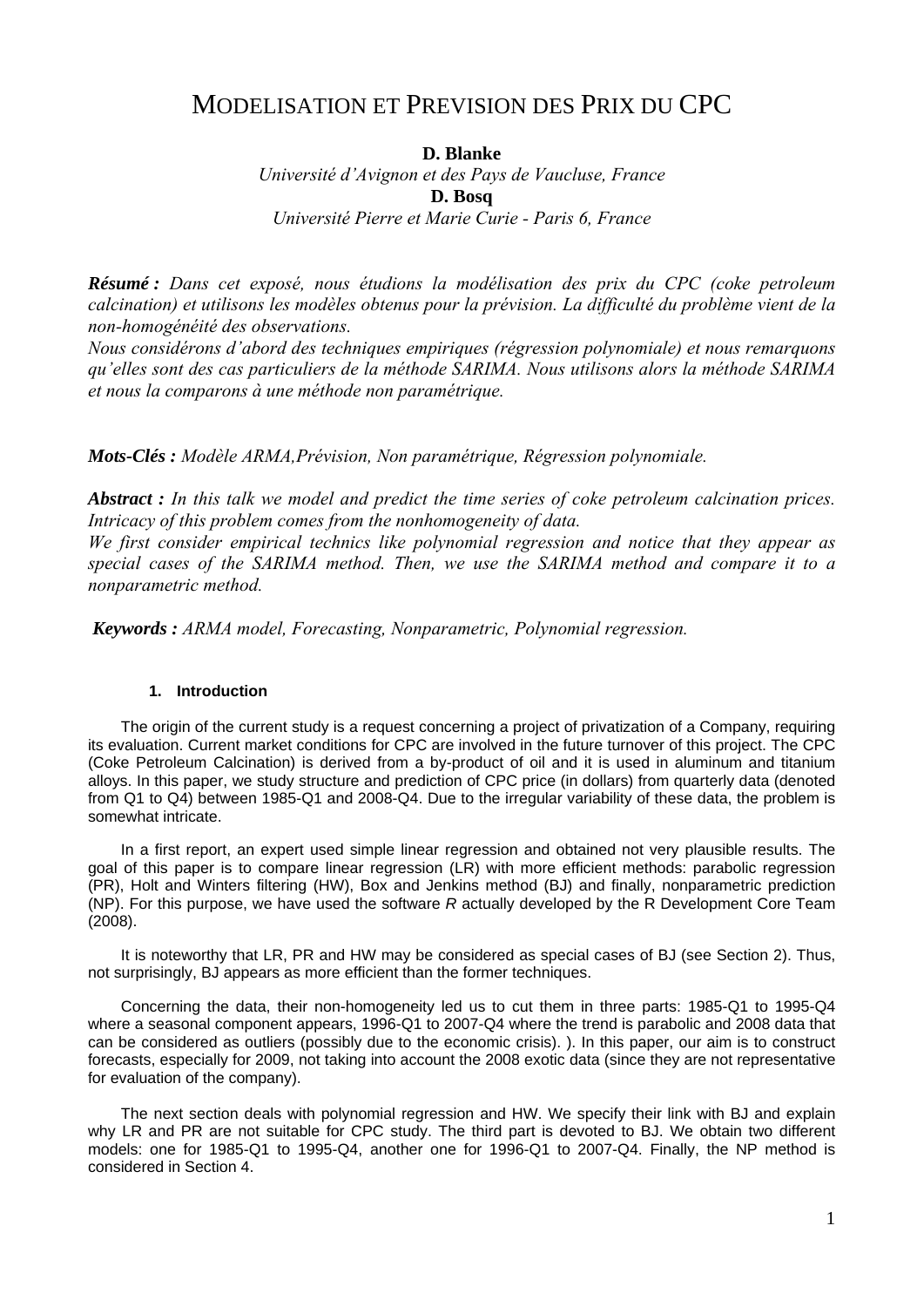#### **2. Empirical methods**

The **linear regression** (LR) model has the form:

$$
X_t = a_0 + a_1 t + \varepsilon_t, \quad t \in \mathbb{Z}
$$

where  $(X_t)$  is the observed process,  $a_0$  and  $a_1$  are real coefficients and  $(\varepsilon_t)$  is a white noise:

$$
E\varepsilon_t^2 = \sigma^2 > 0, E\varepsilon_t = 0,
$$
  
 
$$
E(\varepsilon_s \varepsilon_t) = 0 \, ; \, s, t \in \mathbb{Z}, s \neq t.
$$

We first show that, in some sense, the LR model is a special ARIMA process (ARIMA theory appears in Brockwell and Davis (1991) among others). Set

$$
Y_t = X_t - X_{t-1} - a_1, \quad t \in \mathbb{Z}
$$
 (1)

then

$$
Y_t = \varepsilon_t - \varepsilon_{t-1}, \quad t \in \mathbb{Z} \tag{2}
$$

and  $(Y<sub>i</sub>)$  is a MA(1), hence  $(X<sub>i</sub>)$  is a non-centered ARIMA(0,1,1).

In addition, despite the fact that the polynomial of degree one which appears in (2) has a unit root,  $(\varepsilon_t)$  is the innovation process of  $(Y_t)$ . In order to prove that assertion, we first note that (2) implies

$$
\varepsilon_{t} = Y_{t} + \dots + Y_{t-j} + \varepsilon_{t-j-1}, \quad j \ge 0.
$$
 (3)

Then, using (3) for  $j = 0, \dots, k-1$ , one obtains

$$
\varepsilon_{t} = \sum_{j=0}^{k-1} (1 - \frac{j}{k}) Y_{t-j} + \frac{1}{k} \sum_{j=0}^{k-1} \varepsilon_{t-j-1}
$$

and since, for *t* fixed,

$$
E\left(\frac{1}{k}\sum_{j=0}^{k-1}\varepsilon_{t-j-1}\right)^2=\frac{\sigma^2}{k}\frac{1}{\varepsilon^{k\to\infty}}\to 0,
$$

it follows that

$$
\sum_{j=0}^{k-1} (1 - \frac{j}{k}) Y_{t-j} \xrightarrow{k \to \infty} \varepsilon_t
$$

where  $\stackrel{L^2}{\longrightarrow}$  stands for convergence in mean square. Consequently,  $\varepsilon_{_t}\in M_{_t}$ , the closed linear space generated by  $Y_s$ ,  $s \le t$ . Noting that  $\varepsilon_t$  is orthogonal to  $M_{t-1}$ , we conclude that  $(\varepsilon_t)$  is the innovation of  $(Y_t)$  and that  $-\varepsilon_{t-1}$  is the orthogonal projection of  $Y_t$  on  $M_{t-1}$ , that is the best linear predictor of  $Y_t$  given  $Y_s, s \leq t-1.$ 

Now the LR is not convenient for data with irregular variations like CPC since it only computes a trend, assuming that this trend is linear, and does not take into account correlation between the  $\,X_{_t}$ 's. This lack is clear since the "explained variances"  $R^{\,2}$  are respectively 7% and 28% !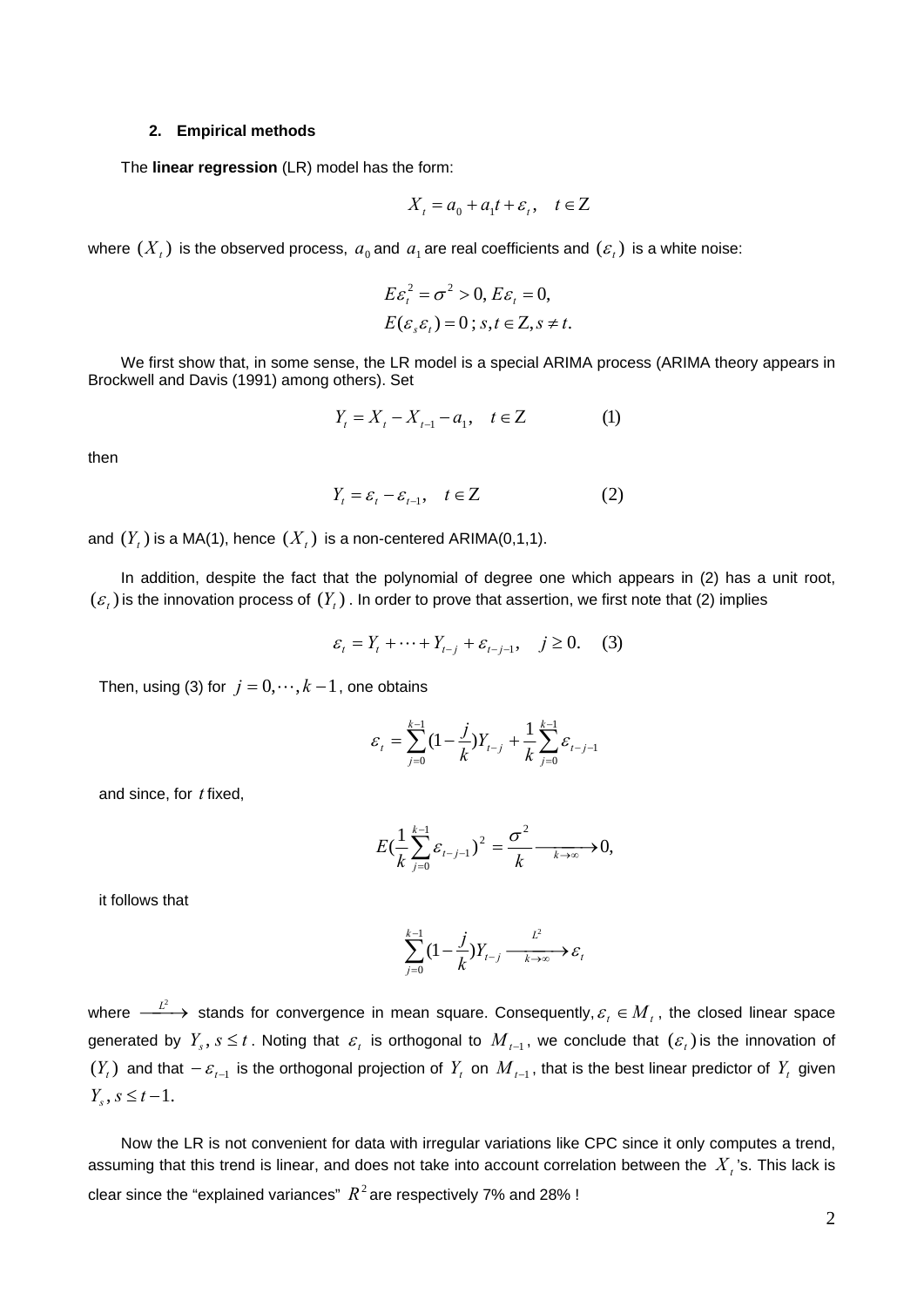The **parabolic regression** (PR) model is written as

$$
X_t = a_0 + a_1 t + a_2 t^2 + \varepsilon_t, \quad t \in \mathbb{Z}.
$$
 (4)

In order to give an ARIMA interpretation of PR, we differentiate for obtaining

$$
X_t - X_{t-1} = a_2(2t - 1) + a_1 + \varepsilon_t - \varepsilon_{t-1}
$$

a second differentiation leads to the relation

$$
X_{t} - 2X_{t-1} + X_{t-2} = 2a_2 + \varepsilon_{t} - 2\varepsilon_{t-1} + \varepsilon_{t-2}.
$$

If we put

$$
Y_t = X_t - 2X_{t-1} + X_{t-2} - 2a_2
$$

it follows that  $(Y_t)$  is a MA(2) and  $(X_t)$  becomes a non-centered ARIMA(0,2,2).

Again the polynomial associated with  $(Y_t)$  has a (double) unit root and  $(\varepsilon_t)$  is the innovation of  $(Y_t)$ . In order to prove that claim, we set

$$
E_t = \varepsilon_t - \varepsilon_{t-1}, \quad t \in \mathbb{Z}
$$

then we have

$$
Y_t = E_t - E_{t-1}
$$

and, using a similar method as above, we obtain the relation  $E_t \in M_t$  and

$$
\varepsilon_{t} = \sum_{j=0}^{k-1} (1 - \frac{j}{k}) E_{t-j} + \frac{1}{k} \sum_{j=0}^{k-1} \varepsilon_{t-j-1}.
$$

Letting *k* tending to infinity gives  $\varepsilon_t \in M_t$  and  $\varepsilon_t \perp M_{t-1}$ , the proof is therefore complete.

Now the PR suffers for the same lack as LR but it is more adapted to CCP from 1996 to 2007 with a  $R^2$  of 93%. Note however that the  $R^2$  is not a completely satisfactory criterion of efficiency, we refer to Mélard (1990) for a comprehensive discussion.

The **Holt and Winters** method is more sophisticated because it also takes into account a possible seasonality of data. For an additive seasonal model with period length  $p$  and if  $\hat{X}_T(H)$ denotes the prediction of  $\,_{T+H}\,$  given the data  $\,X_{_{1}},...X_{_{T}}$  , one has the additive Holt-Winters forecast :

$$
\hat{X}_T(H) = a_T + Hb_T + S_{T+1+(H-1) \mod p}
$$

where  $a<sub>T</sub>$ ,  $b<sub>T</sub>$  and  $S<sub>T</sub>$  are recursively given by

$$
a_{T} = \alpha (X_{T} - S_{T-p}) + (1-\alpha) (a_{T-1} + b_{T-1})
$$

$$
b_{T} = \beta (a_{T} - a_{T-1}) + (1-\beta) b_{T-1}
$$

$$
S_{T} = \gamma (X_{T} - a_{T}) + (1-\gamma) S_{T-p}
$$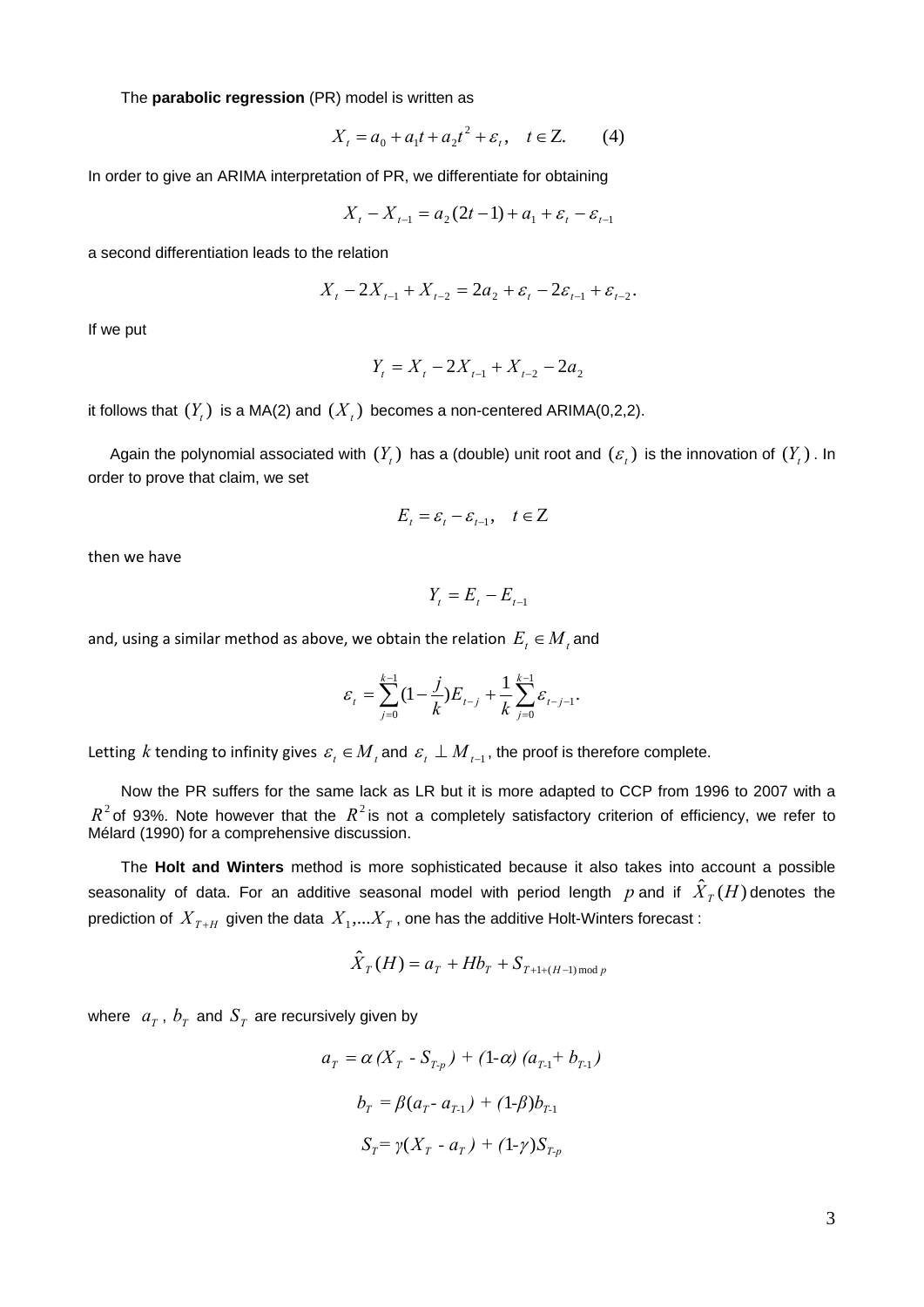and where the smoothing parameters  $\alpha$  ,  $\beta$  and  $\gamma$  are taken in [0,1]. Their optimal values are determined by

minimizing the squared one-step prediction error. Functions  $a, b$  and  $S$  are initialized by performing a simple decomposition in trend and seasonal component and using moving averages on the first periods. This method is optimal for a SARIMA $(0,2,2)(0,1,1)^P$  model (see, for example, Bosq and Lecoutre, 1992). The obtained results by this method are quite satisfactory for both periods.

#### **3. The BJ method**

We have seen that the previous techniques are associated with various SARIMA models. Then it is natural to use the BJ method for modeling and forecasting our data.

For the period 1985-1995 we obtain a SARIMA (2,0,2)  $(1,0,1)^4$  : the seasonality is one year and there is no trend. However, the forecasts for 1997 and 1998 are not completely satisfactory, highlighting the change of model. Concerning 1996-2007 the new model is ARIMA (2,2,1). Thus, the seasonality has disappeared and the trend is parabolic (I=2).

The forecasts and the prediction intervals (at confidence level 0.95) are presented in the talk. Recall that our main interest is to predict 2009 postulating a return to a quieter situation. Results obtained by LR are not included in these prediction intervals but PR appears as an upper limit of them. In addition, remark that the model remains the same by considering only the data 1996-Q1 to 2006-Q4 leading to sharp forecasts of the observed year 2007. On the contrary, if one adds the two first data of 2008, the model becomes a ARIMA (1,2,0) but with a less good adjustment.

#### **4. The nonparametric method**

The BJ method postulates that the underlying model is of SARIMA type. That assumption being somewhat arbitrary it is often convenient to employ a nonparametric method (avoiding the estimation of a possibly important number of parameters). This method is, in some sense, "objective" since the underlying model only appears through regularity conditions.

If  $Y$  is a stationary and Markovian process observed at instants  $1, \ldots, n$ , the nonparametric predictor of  $Y_{n+H}$  (where  $H \geq 1$  represents the horizon) takes the form:

$$
\hat{Y}_{n+H} = \hat{r}_{n-H}(Y_n)
$$

where  $\hat{r}_{n-H}(x)$  is a nonparametric estimator of the regression  $E(Y_H/Y_0 = x)$  based on the data  $(Y_{i+H,1}, Y_i)$  for  $i = 1,...,n-H$ . For example, one may choose the popular kernel method with the Nadaraya-Watson (NW) estimator. Construction of that predictor, at horizon  $H \geq 1$ , may be described as follows: suppose that  $(Y_i, Y_{i+H})$  has a density  $f(x, y)$  not depending on *i*, then

$$
E(Y_{i+H} / Y_i = x) = \int_{-\infty}^{\infty} y f(x, y) dy / \int_{-\infty}^{\infty} f(x, y) dy.
$$
 (4)

Now a simple histogram type estimator of *f* is